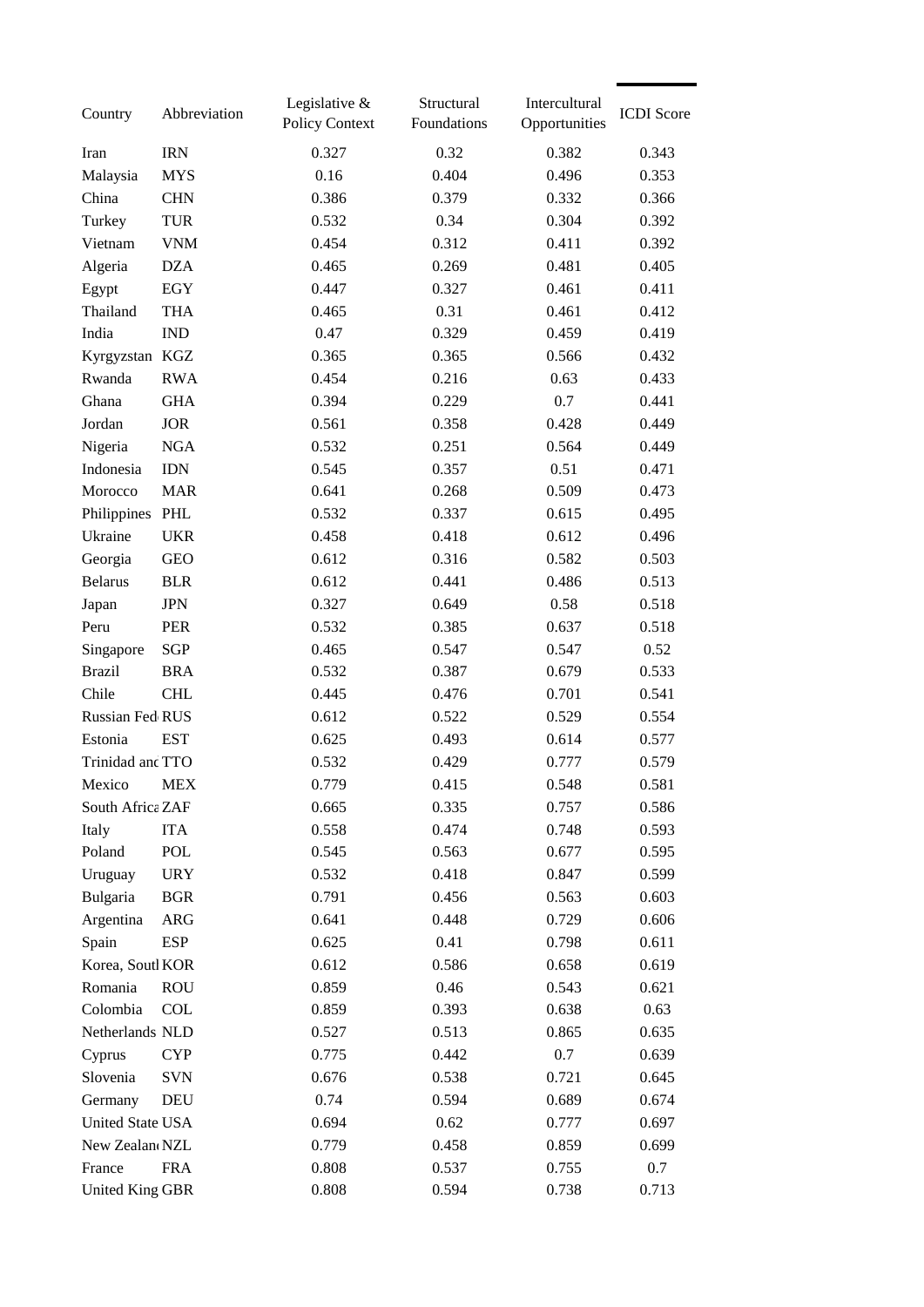| Finland                | <b>FIN</b>  | 0.961 | 0.56  | 0.833 | 0.785 |
|------------------------|-------------|-------|-------|-------|-------|
| Australia              | <b>AUS</b>  | 0.961 | 0.579 | 0.82  | 0.787 |
| Canada                 | CAN         | 1.013 | 0.503 | 0.866 | 0.794 |
| Sweden                 | <b>SWE</b>  | 0.961 | 0.635 | 0.847 | 0.814 |
| Afghanistan AFG        |             | 0.327 | 0.114 |       |       |
| Angola                 | <b>AGO</b>  | 0.532 | 0.079 |       |       |
| Albania                | ALB         | 0.68  | 0.382 |       |       |
| Armenia                | <b>ARM</b>  | 0.692 | 0.479 |       |       |
| Antigua and ATG        |             | 0.357 |       |       |       |
| Austria                | <b>AUT</b>  | 0.657 | 0.549 |       |       |
| Azerbaijan             | AZE         | 0.465 | 0.451 |       |       |
| Burundi                | <b>BDI</b>  | 0.641 | 0.134 |       |       |
| Belgium                | <b>BEL</b>  | 0.743 | 0.448 |       |       |
| Benin                  | <b>BEN</b>  | 0.394 | 0.177 |       |       |
| <b>Burkina FascBFA</b> |             | 0.394 | 0.098 |       |       |
| Bangladesh BGD         |             | 0.386 | 0.294 |       |       |
| Bahrain                | <b>BHR</b>  | 0.327 |       |       |       |
| <b>Bosnia</b> and IBIH |             |       | 0.294 |       |       |
| Bolivia                | <b>BOL</b>  | 0.779 | 0.338 |       |       |
| Bhutan                 | <b>BTN</b>  |       | 0.163 |       |       |
| Botswana               | <b>BWA</b>  | 0.386 | 0.349 |       |       |
| Central AfricCAF       |             | 0.327 | 0.074 |       |       |
| Switzerland CHE        |             | 0.808 | 0.565 |       |       |
| Cote d'Ivoire CIV      |             | 0.446 | 0.119 |       |       |
| Cameroon CMR           |             | 0.625 | 0.145 |       |       |
| Congo, Dem COD         |             | 0.386 | 0.077 |       |       |
| Congo                  | COG         | 0.454 | 0.116 |       |       |
| Comoros                | <b>COM</b>  |       | 0.257 |       |       |
| Cape Verde CPV         |             | 0.357 | 0.35  |       |       |
| Costa Rica CRI         |             | 0.692 | 0.443 |       |       |
| Cuba                   | <b>CUB</b>  | 0.446 |       |       |       |
| Czech RepulCZE         |             | 0.644 | 0.522 |       |       |
| Djibouti               | DJI         |       | 0.181 |       |       |
| Denmark                | <b>DNK</b>  | 0.561 | 0.58  |       |       |
| Dominican I DOM        |             | 0.454 | 0.352 |       |       |
| Ecuador                | <b>ECU</b>  | 0.481 | 0.339 |       |       |
| Ethiopia               | <b>ETH</b>  | 0.327 | 0.081 |       |       |
| Fiji                   | ${\rm FJI}$ | 0.524 | 0.315 |       |       |
| Gabon                  | GAB         | 0.607 | 0.234 |       |       |
| Guinea                 | <b>GIN</b>  | 0.327 | 0.082 |       |       |
| Gambia, The GMB        |             | 0.394 | 0.124 |       |       |
| Guinea-Biss GNB        |             |       | 0.092 |       |       |
| Greece                 | <b>GRC</b>  | 0.724 | 0.481 |       |       |
| Grenada                | <b>GRD</b>  | 0.524 |       |       |       |
| Guatemala              | <b>GTM</b>  | 0.394 | 0.231 |       |       |
| Guyana                 | <b>GUY</b>  | 0.386 |       |       |       |
| Honduras               | <b>HND</b>  | 0.394 | 0.322 |       |       |
| Croatia                | <b>HRV</b>  | 0.708 | 0.477 |       |       |
| Haiti                  | HTI         |       | 0.245 |       |       |
| Hungary                | <b>HUN</b>  | 0.859 | 0.522 |       |       |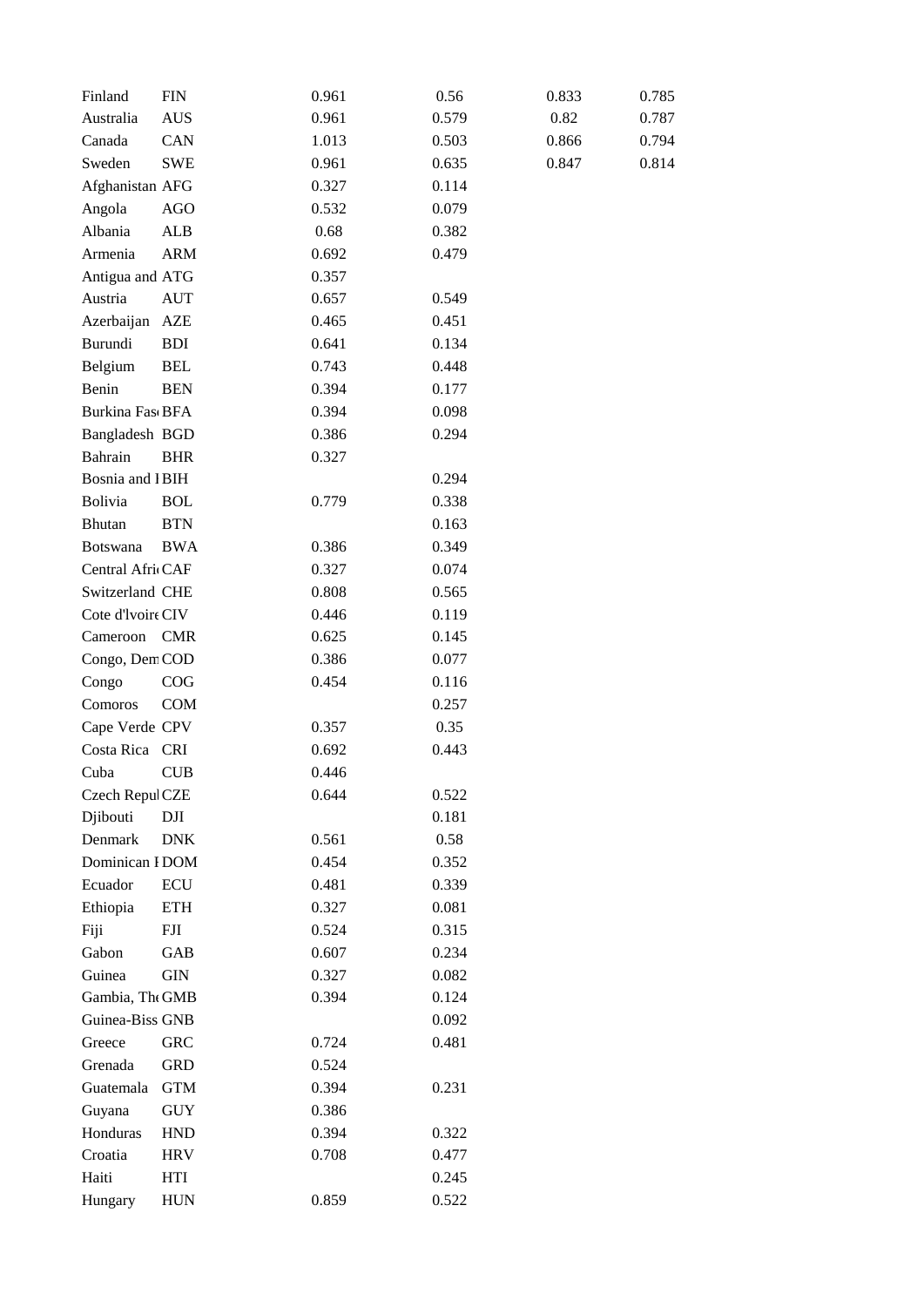| Ireland          | IRL        | 0.692 | 0.557 |       |
|------------------|------------|-------|-------|-------|
| Iraq             | <b>IRQ</b> | 0.612 | 0.212 |       |
| Iceland          | ISL        | 0.445 | 0.586 |       |
| Israel           | ISR        | 0.561 | 0.459 |       |
| Jamaica          | JAM        |       | 0.397 |       |
| Kazakhstan KAZ   |            | 0.298 | 0.456 |       |
| Kenya            | <b>KEN</b> | 0.394 | 0.124 |       |
| Cambodia         | <b>KHM</b> |       | 0.243 |       |
| Lao People's LAO |            | 0.446 | 0.162 |       |
| Lebanon          | <b>LBN</b> | 0.532 | 0.303 |       |
| Liberia          | LBR        | 0.386 | 0.093 |       |
| Libya            | LBY        | 0.394 |       |       |
| Liechtenstei LIE |            | 0.283 |       |       |
| Sri Lanka        | <b>LKA</b> | 0.621 | 0.256 |       |
| Lesotho          | <b>LSO</b> | 0.327 | 0.251 |       |
| Lithuania        | <b>LTU</b> | 0.545 | 0.505 |       |
| Luxembourg LUX   |            | 0.775 | 0.476 |       |
| Latvia           | <b>LVA</b> | 0.417 | 0.416 |       |
| Monaco           | <b>MCO</b> | 0.283 |       |       |
| Moldova          | <b>MDA</b> | 0.692 | 0.384 |       |
| Madagascar MDG   |            | 0.493 | 0.198 |       |
| Macedonia (MKD   |            | 0.621 | 0.333 |       |
| Mali             | MLI        | 0.454 | 0.102 |       |
| Malta            | <b>MLT</b> | 0.69  | 0.434 |       |
| Myanmar (BMMR    |            | 0.279 | 0.199 |       |
| Mongolia         | <b>MNG</b> | 0.458 | 0.419 |       |
| Mozambique MOZ   |            | 0.454 | 0.108 |       |
| Mauritania       | <b>MRT</b> | 0.553 | 0.167 |       |
| Mauritius        | MUS        | 0.523 | 0.389 |       |
| Malawi           | MWI        | 0.327 | 0.114 |       |
| Namibia          | <b>NAM</b> | 0.532 | 0.236 |       |
| Niger            | <b>NER</b> | 0.386 | 0.094 |       |
| Nicaragua        | $\rm NIC$  | 0.454 | 0.298 |       |
| Norway           | <b>NOR</b> | 0.74  | 0.644 |       |
| Nepal            | <b>NPL</b> | 0.446 | 0.176 |       |
| Oman             | <b>OMN</b> | 0.532 |       |       |
| Pakistan         |            |       |       |       |
|                  | <b>PAK</b> | 0.327 | 0.158 |       |
| Panama           | PAN        | 0.612 | 0.417 |       |
| Papua New (PNG   |            | 0.454 | 0.333 |       |
| Portugal         | <b>PRT</b> | 0.859 | 0.434 |       |
| Paraguay         | <b>PRY</b> | 0.532 | 0.331 |       |
| Qatar            | QAT        | 0.386 |       |       |
| Saudi Arabi: SAU |            | 0.327 |       |       |
| Sudan            | <b>SDN</b> | 0.514 | 0.088 |       |
| Senegal          | SEN        | 0.481 | 0.151 |       |
| Sierra Leone SLE |            | 0.394 | 0.095 |       |
| El Salvador SLV  |            | 0.394 | 0.335 |       |
| San Marino SMR   |            | 0.283 |       |       |
| Serbia/Mont SRB  |            | 0.621 |       | 0.601 |
| Slovak Repu SVK  |            | 0.859 | 0.516 |       |